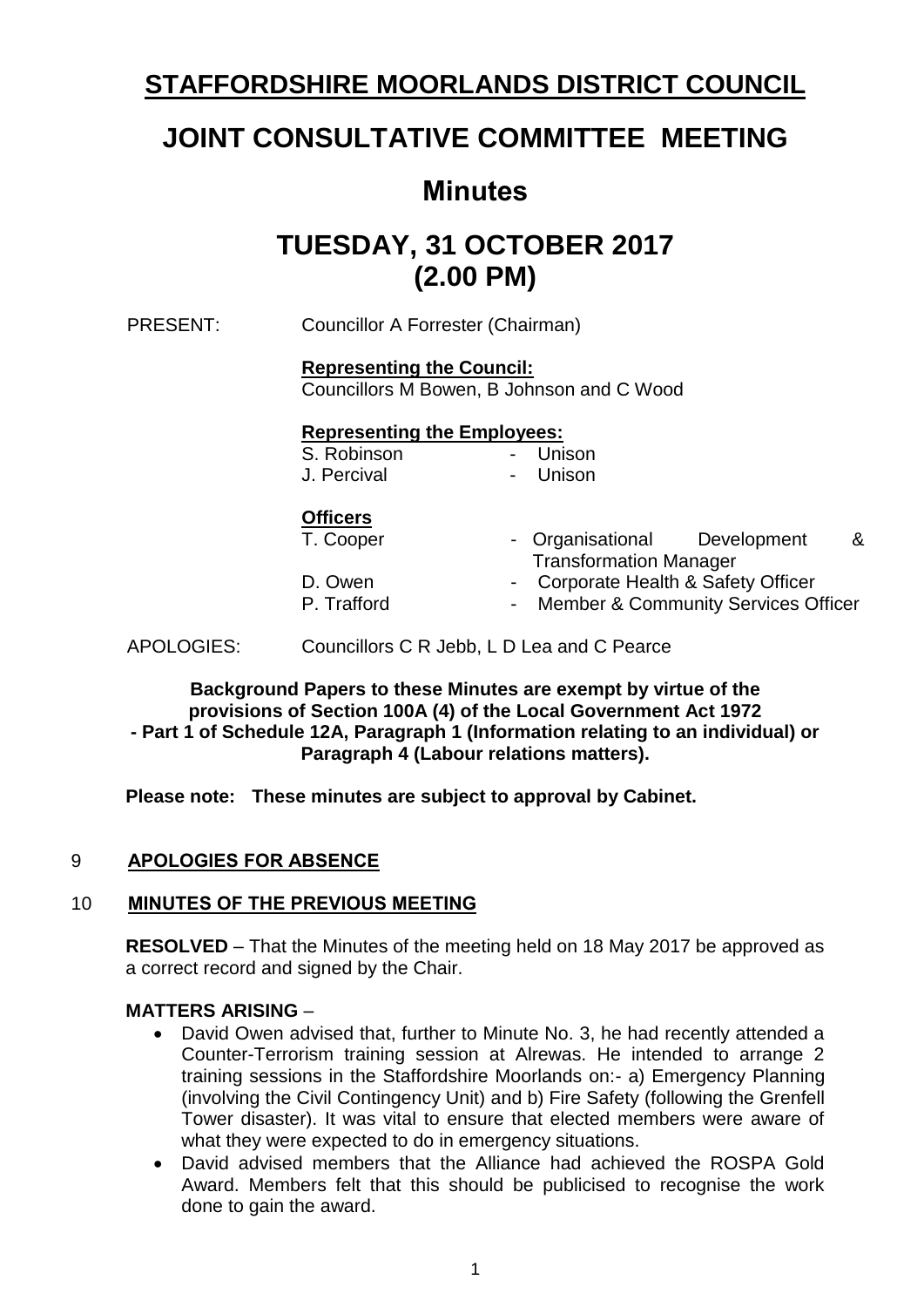## **Joint Consultative Committee (SMDC) - 31 October 2017**

 Steve Robinson referred to Minute No. 5 and asked what had been done in researching the recorded resolutions relating to pay anomalies. Tanya Cooper confirmed that the relevant research had been completed and the information was with the Executive Director with a view to forwarding to Councillors.

### 11 **HEALTH & SAFETY PROCEDURES - REVISED PERSONAL PROTECTIVE EQUIPMENT GUIDANCE**

Changes in legislation had brought about the necessity to repeal certain parts of the Corporate Health and Safety Policy. Changes to the management structure of the Alliance required further amendments to be made. The resultant updates would form part of the 'Electronic Health and Safety Portfolio'.

Documents appended to the report were:-

- A. PPE selection form;
- B. List of PPE to be provided for work groups or individuals;
- C. Respirator Face-Fit testing;
- D. PPE Guidance.

The main subject of discussion centred around Face-Fit testing which concerned the use of Respirators. Whilst most usage within the Alliance was contained within the housing repairs at High Peak, there were occasions when such apparatus was used by the waste collection service at Staffordshire Moorlands. The main concern was with regard to the effect of facial hair on the achievement of an effective face mask seal.

Whilst other authorities had taken draconian steps to combat such problems by insisting that staff shave off their facial hair, it was not thought that the Alliance would need to follow that route. Other solutions to the problem were available  $-$  a) passing the task to another colleague, or b) the use of a 'positive pressure' mask, rather than a 'negative pressure' mask.

Managers / Supervisors were to be fully trained in conducting the tests and the results needed to be recorded appropriately for future reference.

Steve Robinson queried the reference contained within Appendix C – Respirator Face-Fit testing – under "What can be done if an employee has trouble passing the fit test for a face piece". The document read "In such cases the employer may wish to seek medical advice and an annotation to the individual's personal health record should be made." David Owen agreed to research this point further and report back to the next meeting.

**RESOLVED** – That the report be **NOTED** and the attached policy documents and appendices be **APPROVED**.

#### 12 **SICKNESS REPORT**

Tanya Cooper presented the Alliance sickness report covering the period April 2017 to September 2017. The Staffordshire Moorlands headlines were:-

- Average 4.14 days per Full-Time Employee (FTE) had been lost against the annual target of 9 days, therefore on target;
- $\bullet$  666 FTE working days lost  $-3.14\%$  of all FTE working days;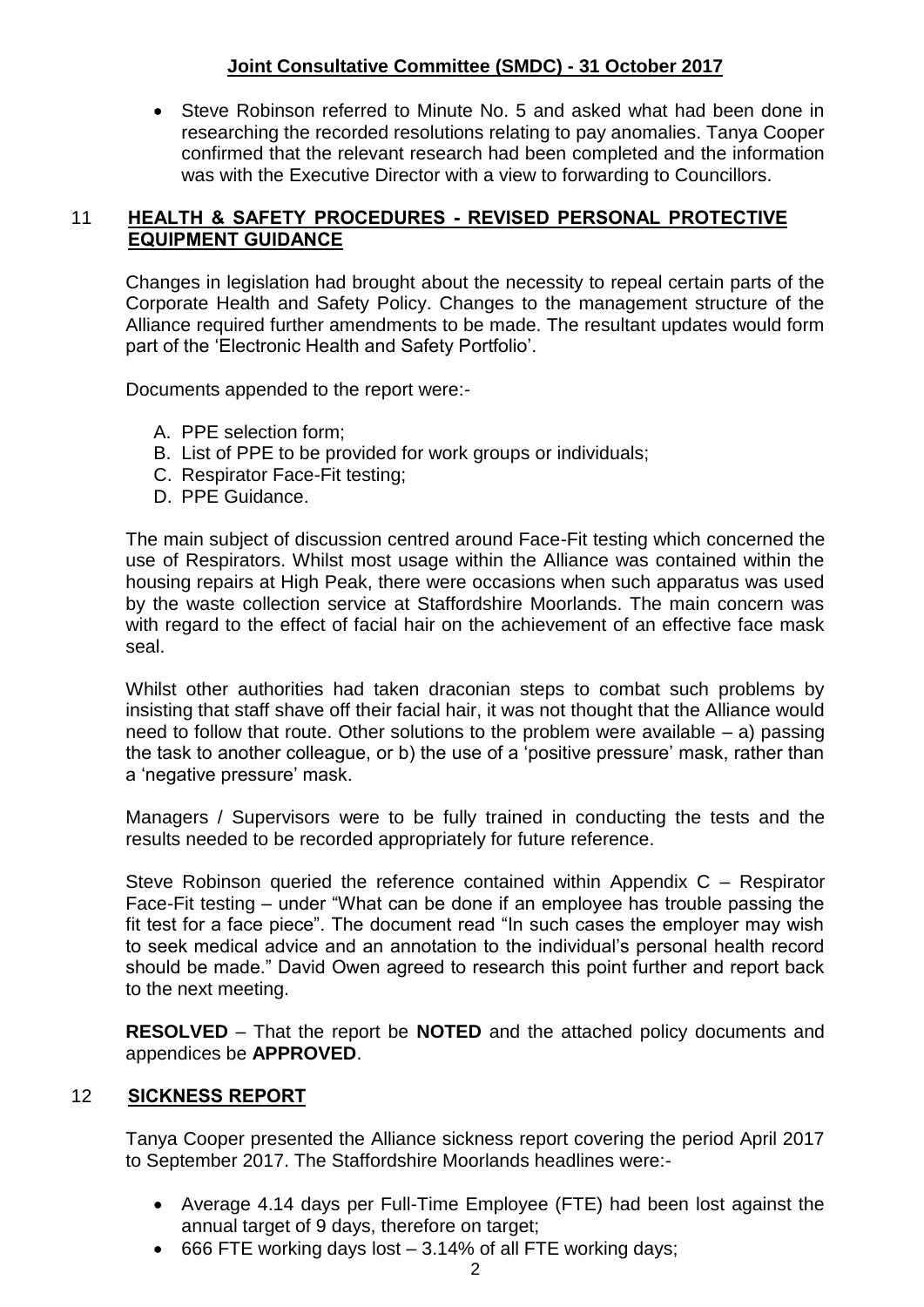## **Joint Consultative Committee (SMDC) - 31 October 2017**

- Estimated cost to the authority over £53,000;
- 16 long-term sickness cases accounting for 530.5 working days;
- Main cause for sickness absence was musculo-skeletal problem (34.64% of all absence).

Actions taken by SMDC were:-

- 23 stage 1 and 9 stage 2 cases heard;
- 5 cases had sought redeployment:
- 7 currently had a phased/supported return to work plan in place;
- 3 had temporarily adjusted duties;
- There had been 7 stress-related cases, 5 of which were ongoing (1 workrelated, 2 personal and 2 a combination of work/personal);
- 36 cases referred to Occupational Health;
- Flu clinic held in September.

Steve Robinson asked whether information could be provided to give a statistical split between office/operational staff. This was agreed to be provided for the next meeting.

## 13 **FEEDBACK FROM THE QUARTERLY UNION MEETING**

Tanya Cooper reported following the quarterly union meeting which had taken place the previous day. Subjects discussed were:-

#### Mini Review of Customer Services section

As a result of the success of Channel-Shift, the Customer Services staffing structure had been reviewed and simplified. There were no redundancies or staff 'at risk' and the target for savings had been met. A small number of 'vulnerable' staff had been identified and managers were looking to give support.

Steve Robinson expressed the hope that Customer Services staff would receive sufficient training and be given enough time to deal with queries properly.

#### Flexible Working Policy

Following the pilot scheme, amendments to the policy had been agreed. A final draft was to go back to the working group and the unions.

Guidance and training was to be given to all managers to ensure a consistent approach.

#### Domestic Violence Policy

This had been finalised very late and was too late to be brought to this JCC meeting but would be presented at the next meeting in January 2018.

#### Union questions

 Alliance Environmental Services (AES) update – Moving into the next phase, the next meeting with AES was to take place on 14 November 2017, looking closely at the Staffordshire Moorlands Waste Collection Service and Fleet Management. The Executive Director & Chief Finance Officer – Andrew Stokes – would be addressing staff affected by this as soon as possible afterwards.